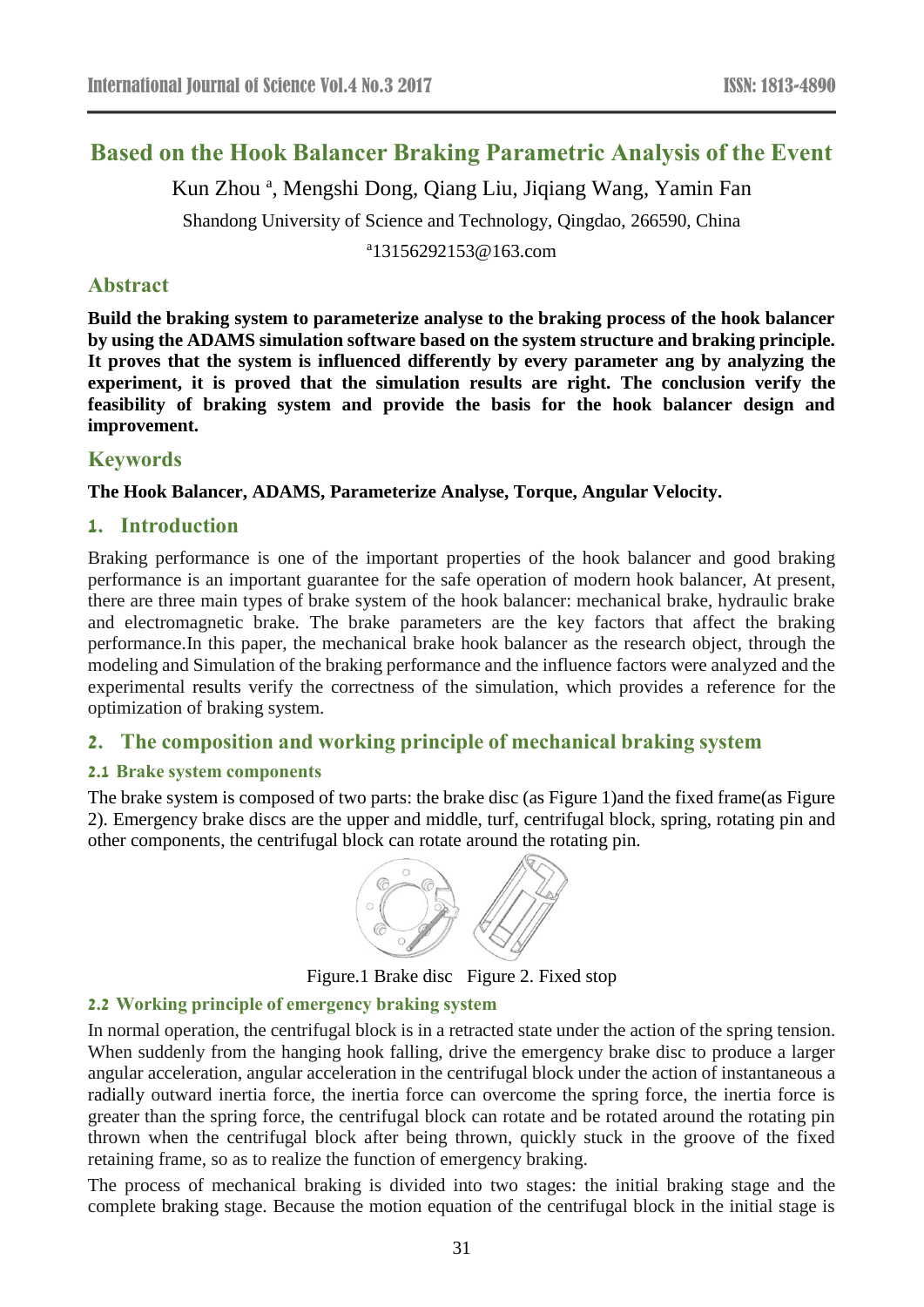difficult to be calculated by the theory, this paper analyzes the influence of the initial value of the torque and angular velocity on the initial stage of the braking process.

# **3. Dynamic performance simulation**

### **3.1 Virtual prototype model**

The establishment of 3D model by 3D software and the virtual prototype, a virtual prototype model is the basis of simulation analysis, after the establishment of complete virtual prototype model to create constraints in various parts, adding flexible force and collision model after the completion [1], as shown in figure 3.



Fig. 3 Brake model

### **3.2 Set sensor and define design variables**

Parametric analysis of the event is to understand the effects of the parameters on the performance of the prototype, according to the simulation results of torque and angular velocity of the initial value of the degree of impact on the whole braking system, in order to make the simulation more accurate, we use the sensor to replace the retainer, 1 for weight from the definition of variables when the hook roll angular velocity, torque definition 2 variables for heavy objects out of hook when the drum.

### **3.3 Design and research of braking system**

In order to study the effect of the initial angular velocity on the braking system, the torque of the drum is set to be constant, and the initial angular velocity is changed at each test. The test results are shown in figure 4.



Fig. 4 Rotor rotation angle

As can be seen from Figure 4, the larger the initial value of the angular velocity, the smaller the angle of rotation of the rotor, the shorter the braking time.

In order to study the effect of the torque on the braking system, the initial value of the angular velocity of the drum is set to be constant, and the torque of the drum is changed every time. The test results are shown in figure 5.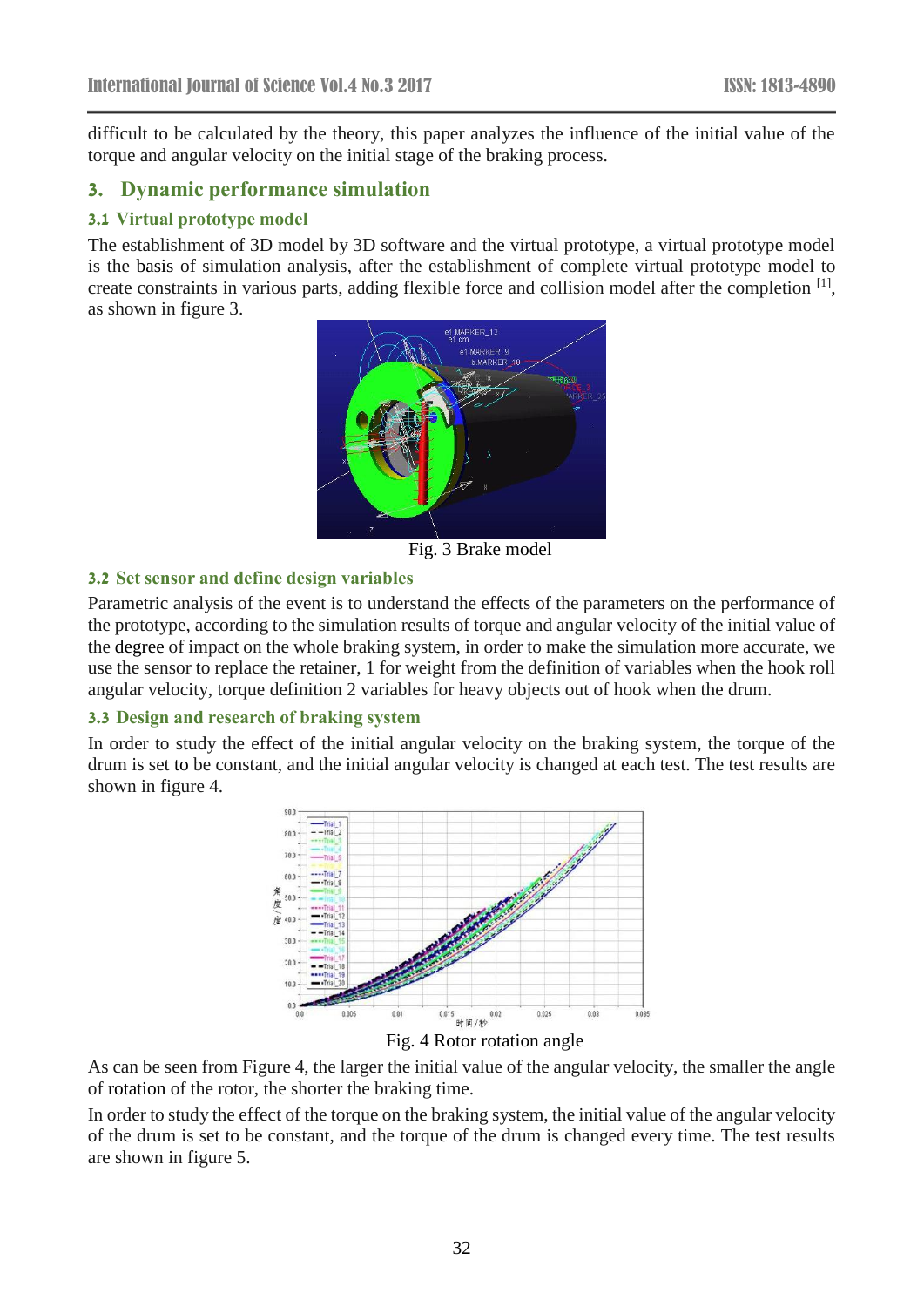



As can be seen from Figure 5, the greater the torque of the rotor, the smaller the angle of rotation of the rotor, the shorter the braking time.

### **3.4 Brake system design**

The design study is to take into account the impact of a single variable on the objective function, if we want to consider the impact of multiple design variables on the objective function, we need to use the method of experimental design [2].

Design test study, the variables 1 and the research parameters are consistent, the variable range of 60000-100000  $N \cdot mm$ , for the 50 test, set up ten times for a group of experiments. The results of the experiment are analyzed in Matlab, and the results are shown in figure 6.



Fig. 6 test results

Conclusions can be analyzed from the test results in the Figure 6: when a constant angular velocity, torque and torque to a certain extent, a relatively large impact on the braking angle; when a certain torque, with the increase of the angular velocity of the rotor relative rotation angle. Since the angular velocity of the weight is removed from the hook, the torque is considered as the key factor affecting the braking.

# **4. Experimental verification**

In order to further verify the accuracy of the simulation results, the 60Kg series pneumatic balancer is taken as an example, as shown in figure 7. By adjusting the air pressure of the size, so as to control the torque, torque of decoupling experiments under different conditions, as shown in Figure 8 of the size of the torque and braking time, the accuracy of simulation results are verified by experiments.